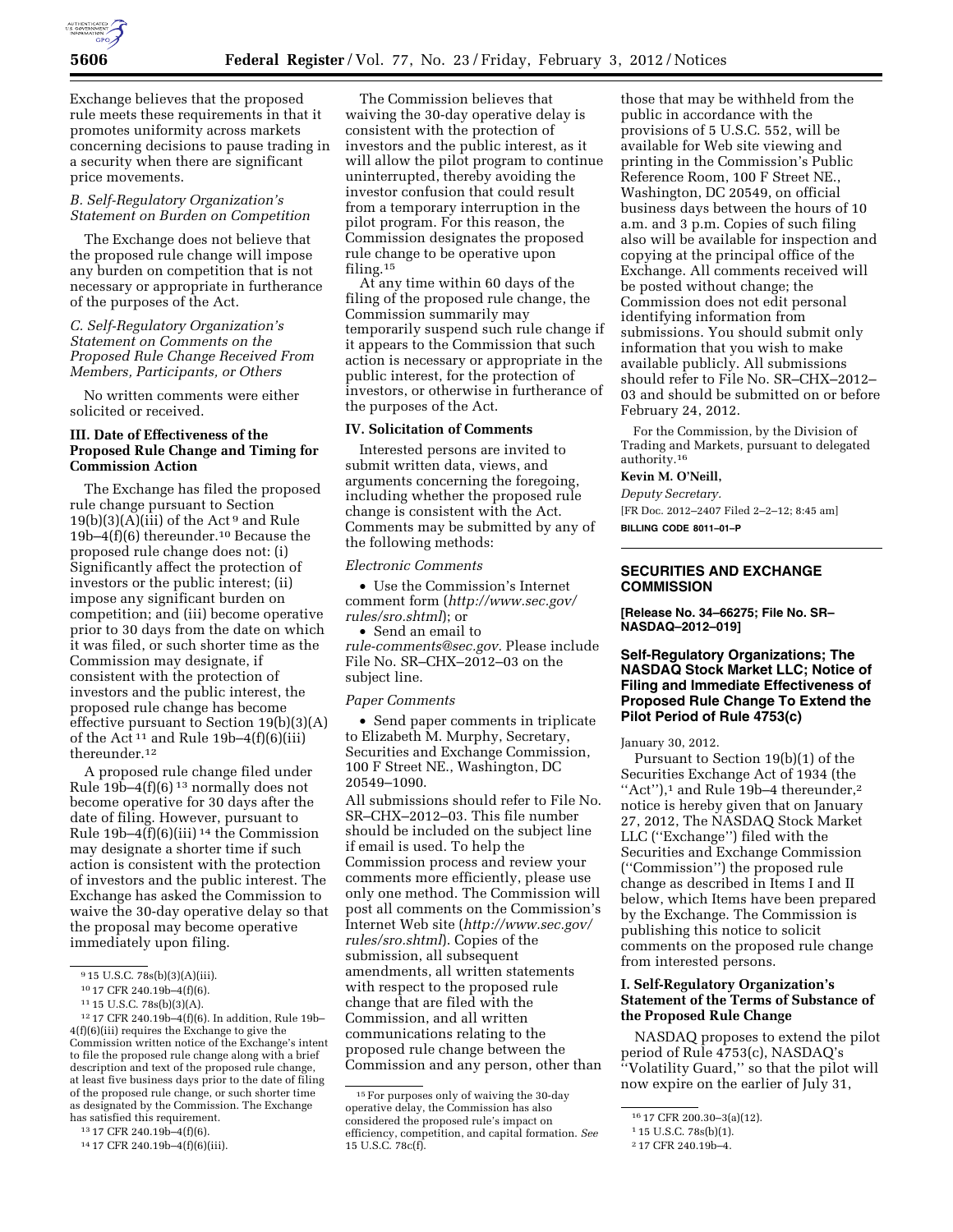2012 or the date on which a limit up/ limit down system is adopted.

The text of the proposed rule change is below. Proposed new language is in italics; proposed deletions are in brackets.

\* \* \* \* \*

# **4753. Nasdaq Halt and Imbalance Crosses**

(a)–(b) No change.

(c) For a pilot period ending the earlier of *July 31, 2012* [January 31, 2012] or the date on which, if approved, a limit up/limit down mechanism to address extraordinary market volatility, is approved, between 9:30 a.m. and 3:35 p.m. EST, the System will automatically monitor System executions to determine whether the market is trading in an orderly fashion and whether to conduct an Imbalance Cross in order to restore an orderly market in a single Nasdaq Security.

(1) An Imbalance Cross shall occur if the System executes a transaction in a Nasdaq Security at a price that is beyond the Threshold Range away from the Triggering Price for that security. The Triggering Price for each Nasdaq Security shall be the price of any execution by the System in that security within the prior 30 seconds. The Threshold Range shall be determined as follows:

| <b>Execution price</b>                                                                  | Threshold<br>range away<br>from triggering<br>price<br>(%) |
|-----------------------------------------------------------------------------------------|------------------------------------------------------------|
| \$1.75 and under<br>Over \$1.75 and up to \$25<br>Over \$25 and up to \$50<br>Over \$50 | 15<br>10<br>5<br>з                                         |

(2) If the System determines pursuant to subsection (1) above to conduct an Imbalance Cross in a Nasdaq Security, the System shall automatically cease executing trades in that security for a 60-second Display Only Period. During that 60-second Display Only Period, the System shall:

(A) maintain all current quotes and orders and continue to accept quotes and orders in that System Security; and

(B) Disseminate by electronic means an Order Imbalance Indicator every 5 seconds.

(3) At the conclusion of the 60-second Display Only Period, the System shall re-open the market by executing the Nasdaq Halt Cross as set forth in subsection (b)(2)–(4) above.

(4) If the opening price established by the Nasdaq Halt Cross pursuant to subsection  $(b)(2)(A)$ – $(D)$  above is outside the benchmarks established by Nasdaq

by a threshold amount, the Nasdaq Halt Cross will occur at the price within the threshold amounts that best satisfies the conditions of subparagraphs (b)(2)(A) through (D) above. Nasdaq management shall set and modify such benchmarks and thresholds from time to time upon prior notice to market participants. (d) No change.

\* \* \* \* \*

# **II. Self-Regulatory Organization's Statement of the Purpose of, and Statutory Basis for, the Proposed Rule Change**

In its filing with the Commission, the Exchange included statements concerning the purpose of and basis for the proposed rule change and discussed any comments it received on the proposed rule change. The text of these statements may be examined at the places specified in Item IV below. The Exchange has prepared summaries, set forth in Sections A, B, and C below, of the most significant parts of such statements.

*A. Self-Regulatory Organization's Statement of the Purpose of, and the Statutory Basis for, the Proposed Rule Change* 

### 1. Purpose

NASDAQ is proposing to extend the operative period of the pilot under Rule 4753(c), NASDAQ's ''Volatility Guard,'' so that it will expire the earlier of July 31, 2012 or the date on which a limit up/limit down system is adopted, yet hold the implementation of Rule 4753(c) in abeyance until a limit up/limit down system is either adopted or disapproved.

### Background

On March 11, 2011, the Commission approved Rule 4753(c) (the ''Volatility Guard''), a volatility-based pause in trading in individual NASDAQ-listed securities traded on NASDAQ (''NASDAQ Securities''), as a six month pilot applied to the NASDAQ 100 Index securities.3 The Volatility Guard automatically suspends trading in individual NASDAQ Securities that are the subject of abrupt and significant intraday price movements between 9:30 a.m. and 4 p.m. Eastern Standard Time (''EST''), which was subsequently amended to 9:45 a.m. and 3:35 p.m. EST to avoid potential interference with the opening and closing crosses.4 Volatility

Guard is triggered automatically when the execution price of a pilot security moves more than a fixed amount away from a pre-established ''triggering price'' for that security. The triggering price for each pilot security is the price of any execution by the system in that security within the previous 30 seconds. For each pilot security, the system continually compares the price of each execution in the system against the prices of all system executions in that security over the 30 seconds. Once triggered, NASDAQ institutes a formal trading halt during which time NASDAQ systems are prohibited from executing orders. Members, however, may continue to enter quotes and orders, which are queued during a 60 second Display Only Period. At the conclusion of the Display Only Period, the queued orders are executed at a single price, pursuant to NASDAQ's Halt Cross mechanism.5

NASDAQ determined to adopt Volatility Guard as a six month pilot in response to the unprecedented aberrant volatility witnessed on May 6, 2010, and the limited effect that NASDAQ's market collars had in dampening such volatility. NASDAQ believed that the Rule 4753(c) halt process was needed to protect its listed securities and market participants from such volatility in the future. In proposing the six month pilot, NASDAQ noted that another market had adopted a process whereby the market's listed securities each may be temporarily removed from automatic trading when the trading exceeds certain average daily volume-, price-, and volatility-based criteria. Accordingly, NASDAQ believed that adopting its own process would serve to protect its market from aberrant volatility, like that experienced on May 6, 2011.

### Limit Up/Limit Down Proposal

During the time that the Volatility Guard pilot was progressing through the notice and comment process with the Commission, NASDAQ together with the other national securities exchanges and FINRA (''SROs'') and in consultation with the Commission, worked diligently to implement changes to the markets to prevent another event like May 6, 2010 from occurring. In this regard, the SROs have expanded their existing circuit breaker pilots <sup>6</sup> to cover

<sup>3</sup>Securities Exchange Act Release No. 64071 (March 11, 2011), 76 FR 14699 (March 17, 2011) (SR–NASDAQ–2010–074). Amendment 1 to SR– NASDAQ–2010–074 designated the NASDAQ 100 Index as the 100 pilot securities.

<sup>4</sup>Securities Exchange Act Release No. 64268 (April 8, 2011), 76 FR 20742 (April 15, 2011) (SR– NASDAQ–2011–051).

<sup>5</sup>The Nasdaq Halt Cross is ''the process for determining the price at which Eligible Interest shall be executed at the open of trading for a halted security and for executing that Eligible Interest.'' *See* Nasdaq Rule 4753(a)(3).

<sup>6</sup>On June 10, 2010, the Commission approved the Circuit Breaker Pilot, which instituted new circuit Continued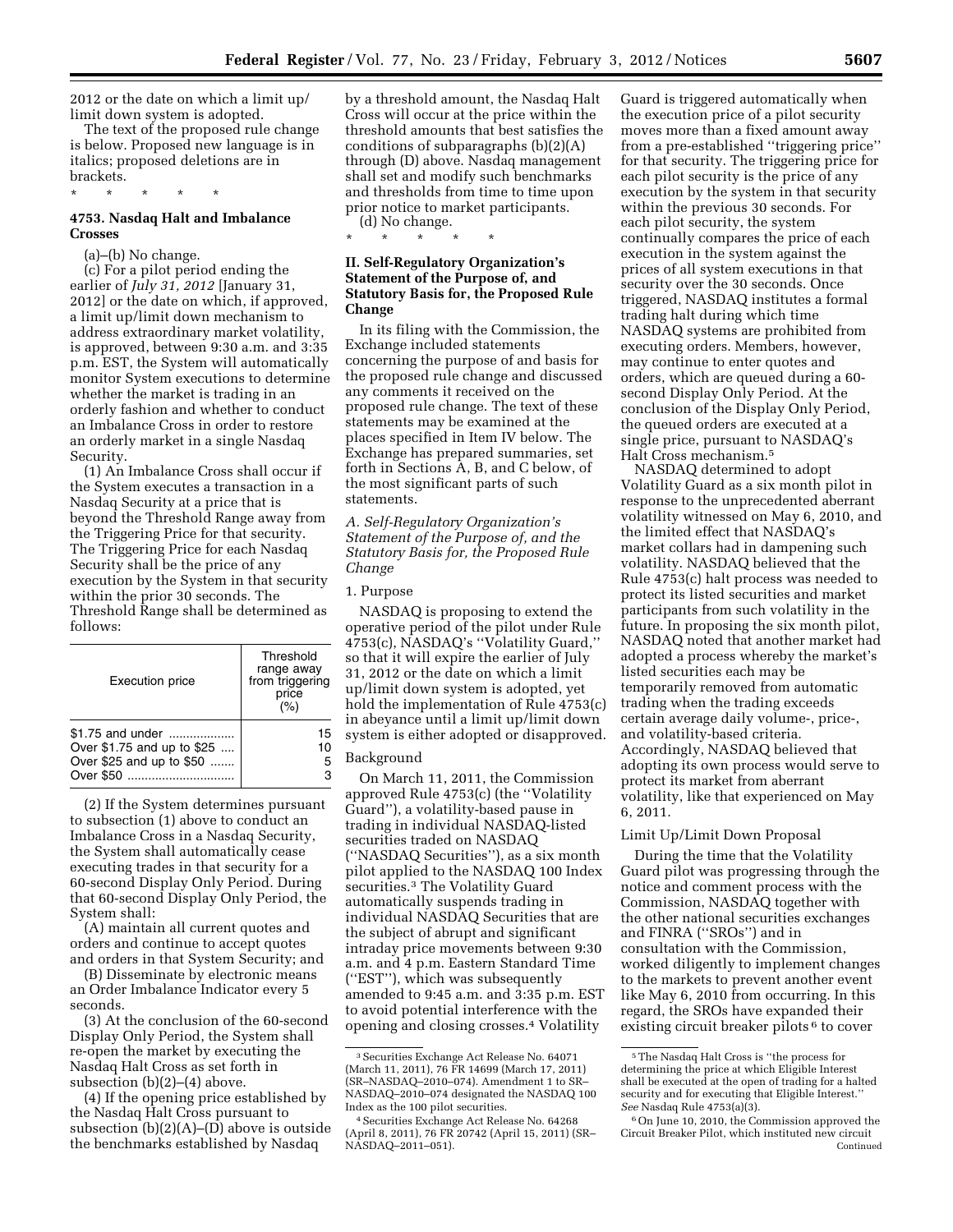all NMS stocks other than rights and warrants,<sup>7</sup> clarified rules concerning clearly erroneous processes,8 and have made great strides in developing a limit up/limit down system to replace the circuit breakers currently in place. With respect to this last effort, on May 25, 2011, the SROs filed with the Commission a national market system plan to address extraordinary market volatility, which proposed a marketwide limit up/limit down system applicable to all NMS stocks (the ''Plan'').9 The period to submit comments on the Plan ended on June 22, 2011, and the Commission had previously stated that it would determine whether to approve the Plan shortly after the expiration of the comment period.10 The SROs have proposed implementing the Plan 120 calendar days following the publication of the Commission's order approving the proposed Plan in the **Federal Register**.

Important to the implementation of Volatility Guard, NASDAQ notes that

7On June 23, 2011, the Commission granted accelerated approval to SRO proposals to expand the Circuit Breaker Pilot to all NMS securities. *See*  Securities Exchange Act Release No. 64735 (June 23, 2011), 76 FR 38243 (June 29, 2011) (SR– NASDAQ–2011–067, *et al.*). In November 2011, the SROs filed immediately effective rule changes to exclude rights and warrants from the Circuit Breaker Pilot. *See e.g.,* Securities Exchange Act Release No. 65814 (November 23, 2011), 76 FR 74084 (November 30, 2011) (SR–NASDAQ–2011– 154). The term ''NMS stocks'' is defined in Rule 600(b)(47) of Regulation NMS under the Act. *See* 17 CFR 242.600(b)(47).

8Securities Exchange Act Release No. 62886 (September 10, 2010), 75 FR 56613 (September 16, 2010) (SR–NASDAQ–2010–076, *et al.*); see also Securities Exchange Act Release No. 64238 (April 7, 2011), 76 FR 20780 (April 13, 2011) (SR– NASDAQ–2011–043).

9Securities Exchange Act Release No. 64547 (May 25, 2011), 76 FR 31647 (June 1, 2011) (File No. 4– 631).

10*See [http://www.sec.gov/news/press/2011/](http://www.sec.gov/news/press/2011/2011-84.htm) [2011-84.htm.](http://www.sec.gov/news/press/2011/2011-84.htm)* At the close of the comment period, NASDAQ understood that, given the number of comments received, the Commission would need a reasonable time to consider the comments provided. Rule 608(b) of Regulation NMS governs the effectiveness of national market system plans. *See* 17 CFR 242.608.

the Commission stated that it may find exchange-specific volatility moderators inconsistent with the Act once a uniform, cross-market mechanism to address aberrant volatility is adopted. In approving Volatility Guard, the Commission emphasized:

[T]hat it is continuing to work diligently with the exchanges and FINRA to develop an appropriate consistent cross-market mechanism to moderate excessive volatility that could be applied widely to individual exchange-listed securities and to address commenters' concerns regarding the complexity and potential confusion of exchange-specific volatility moderators. To the extent the Commission approves such a mechanism, whether it be an expanded circuit breaker with a limit up/limit down feature or otherwise, the Commission may no longer be able to find that exchange-specific volatility moderators—including both Nasdaq's Volatility Guard and the NYSE's LRPs—are consistent with the Act.<sup>11</sup>

NASDAQ calculated that the Plan, if approved, may be implemented by the end of 2011 or early 2012.12 It was based on that calculation that NASDAQ determined to extend the pilot period of Volatility Guard until January 31, 2012.13

On September 27, 2011, the Commission provided notice that it was extending the period for Commission action on the limit up/limit down proposal.14 Pursuant to Section 11A 15 of the Act and Rule 608 thereunder,16 the Commission may designate up to 180 days from the date of publication of notice of filing of a national market system plan if it finds such longer period to be appropriate and publishes its reasons for so finding, or as to which the sponsors consent. In extending the date by which the Commission shall approve the Plan to November 28, 2011, the Commission noted that the extension of time was appropriate because, among other things, the additional time would ensure that the Commission has sufficient time to consider and take action on the SROs' proposal in light of the comments received on the proposal.17 On November 18, 2011, the SROs notified the Commission that they consented to

14Securities Exchange Act Release No. 65410 (September 27, 2011), 76 FR 61121 (October 3, 2011) (File No. 4–631).

17At the time of the notice, the Commission had received 18 comment letters on the proposed Plan.

a three-month extension for Commission action on the Plan.18 Pursuant to such consent, the Commission must take action on the Plan by February 29, 2012.

## Proposal

NASDAQ continues to believe that a limit up/limit down system, as proposed in the Plan, would be preferable to disparate individual market solutions to aberrant volatility. Given the progress made toward adopting a uniform limit up/limit down system and the Commission's apparent desire that exchange-specific volatility moderators be abandoned once a consistent cross-market mechanism is adopted, NASDAQ believes that implementing Volatility Guard at this time may be confusing and onerous to market participants.

NASDAQ is proposing to again extend the pilot rather than eliminate it so that NASDAQ may continue to have the option to implement Volatility Guard should the Plan not be approved by the Commission. As a primary market, NASDAQ takes seriously its responsibility to both its listed companies and the investing public. NASDAQ continues to believe that an individual solution like Volatility Guard, may be necessary in the event the Plan is rejected, much like NYSElisted stocks may be protected by the LRP mechanism if it remains in place. NASDAQ believes that extending the Volatility Guard pilot, but holding its implementation in abeyance until such time that the Plan is approved or disapproved will best serve these groups by allowing NASDAQ to retain the ability to implement Volatility Guard if necessary, while also allowing market participants to make preparations to implement a limit up/limit down system, as proposed in the Plan. As such, market participants will not needlessly expend energy changing, and testing, their systems to account for the Volatility Guard pilot in addition to the changes required to implement the Plan.

Accordingly, NASDAQ is proposing to extend the Volatility Guard pilot to the earlier of July 31, 2012 or the date on which the Plan is approved and implemented. Should the Plan not be implemented by the expiration of the pilot, NASDAQ may consider further extension of Volatility Guard, consistent with the extension proposed herein.

breaker rules that pause trading for five minutes in a security included in the S&P 500 Index if its price moves ten percent or more over a five-minute period. *See* Securities Exchange Act Release Nos. 62251 (June 10, 2010), 75 FR 34183 (June 16, 2010) (SR–FINRA–2010–025); 62252 (June 10, 2010), 75 FR 34186 (June 16, 2010) (SR–NASDAQ–2010–061, *et al.*). On September 10, 2010, the Circuit Breaker Pilot was expanded to include securities in the Russell 1000 Index and certain exchange-traded products. *See* Securities Exchange Act Release Nos. 62883 (September 10, 2010), 75 FR 56608 (September 16, 2010) (SR–FINRA–2010–033); 62884 (September 10, 2010), 75 FR 56618 (September 16, 2010) (SR–NASDAQ–2010–079, *et al.*). The Circuit Breaker Pilot is scheduled to expire on August 11, 2011. *See e.g.,* Securities Exchange Act Release No. 64174 (April 4, 2011), 76 FR 19819 (April 8, 2011) (SR–NASDAQ–2011–042).

<sup>11</sup>Securities Exchange Act Release No. 64071 (March 11, 2011), 76 FR 14699, at 14701 (March 17, 2011) (SR–NASDAQ–2010–074, as amended) (emphasis added).

<sup>12</sup>*Supra* note 9.

<sup>13</sup>Securities Exchange Act Release No. 65176 (August 19, 2011), 76 FR 53518 (August 26, 2011) (SR–NASDAQ–2011–117).

<sup>15</sup> 15 U.S.C. 78k–1.

<sup>16</sup> 17 CFR 242.608.

<sup>18</sup>Letter from Janet M. McGinness, Senior Vice President and Corporate Secretary, NYSE Euronext, to Elizabeth M. Murphy, Secretary, Commission, dated November 18, 2011.